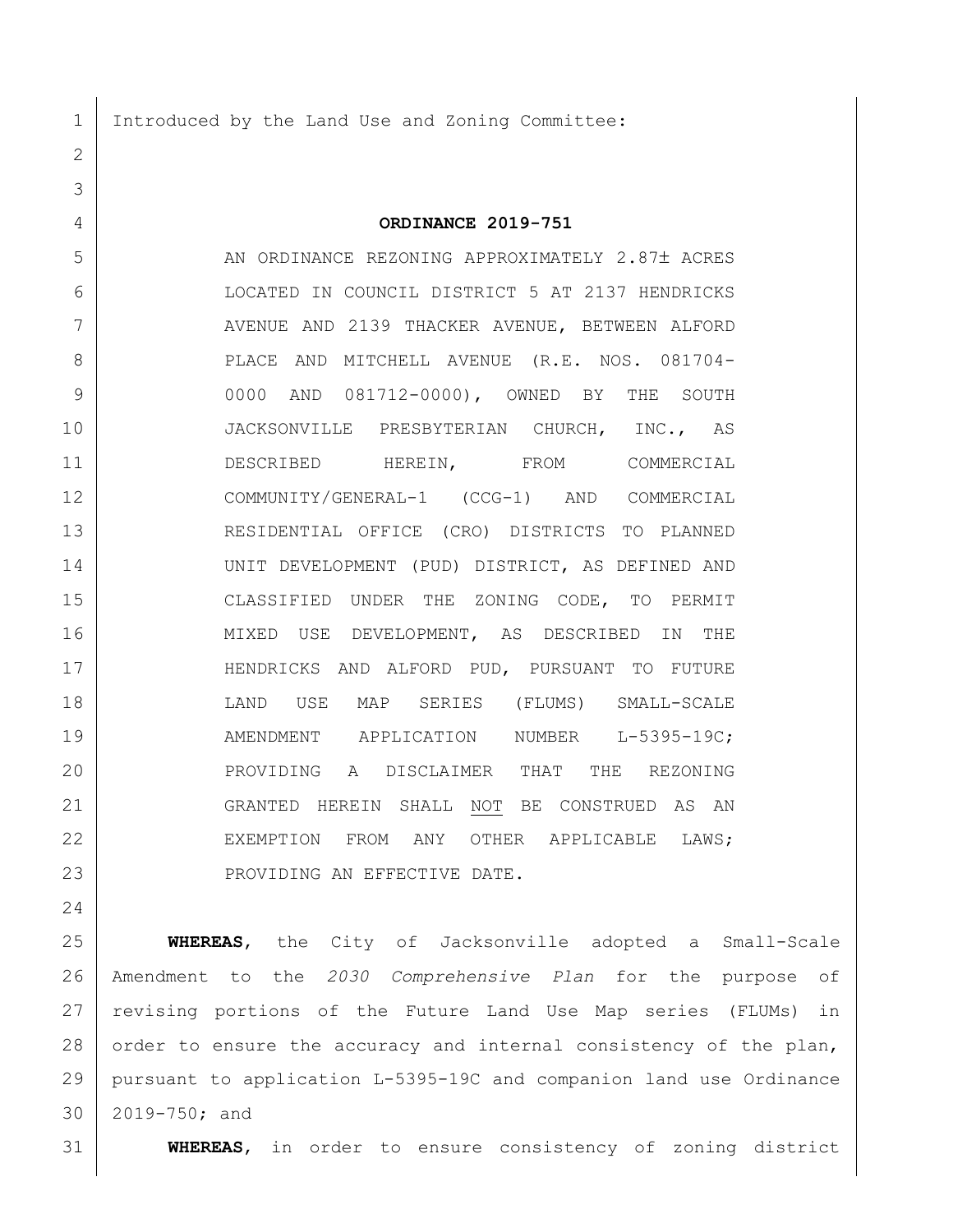with the *2030 Comprehensive Plan* and the adopted companion Small-2 Scale Amendment L-5395-19C, an application to rezone and reclassify from Commercial Community/General-1 (CCG-1) and Commercial Residential Office (CRO) Districts to Planned Unit Development (PUD) District was filed by Zach Miller, Esq., on behalf of the owners of approximately 2.87 $\pm$  acres of certain real property in 7 Council District 5, as more particularly described in Section 1; and

 **WHEREAS**, the Planning and Development Department, in order to ensure consistency of this zoning district with the *2030 Comprehensive Plan*, has considered the rezoning and has rendered an 12 | advisory opinion; and

 **WHEREAS**, the Planning Commission has considered the 14 | application and has rendered an advisory opinion; and

 **WHEREAS**, the Land Use and Zoning (LUZ) Committee, after due notice, held a public hearing and made its recommendation to the 17 Council; and

 **WHEREAS**, the City Council, after due notice, held a public 19 | hearing, and taking into consideration the above recommendations as well as all oral and written comments received during the public 21 | hearings, the Council finds that such rezoning is consistent with the *2030 Comprehensive Plan* adopted under the comprehensive planning ordinance for future development of the City of 24 Jacksonville; and

 **WHEREAS**, the Council finds that the proposed PUD does not 26 affect adversely the orderly development of the City as embodied in the *Zoning Code*; will not affect adversely the health and safety of residents in the area; will not be detrimental to the natural 29 environment or to the use or development of the adjacent properties in the general neighborhood; and the proposed PUD will accomplish the objectives and meet the standards of Section 656.340 (Planned

 $- 2 -$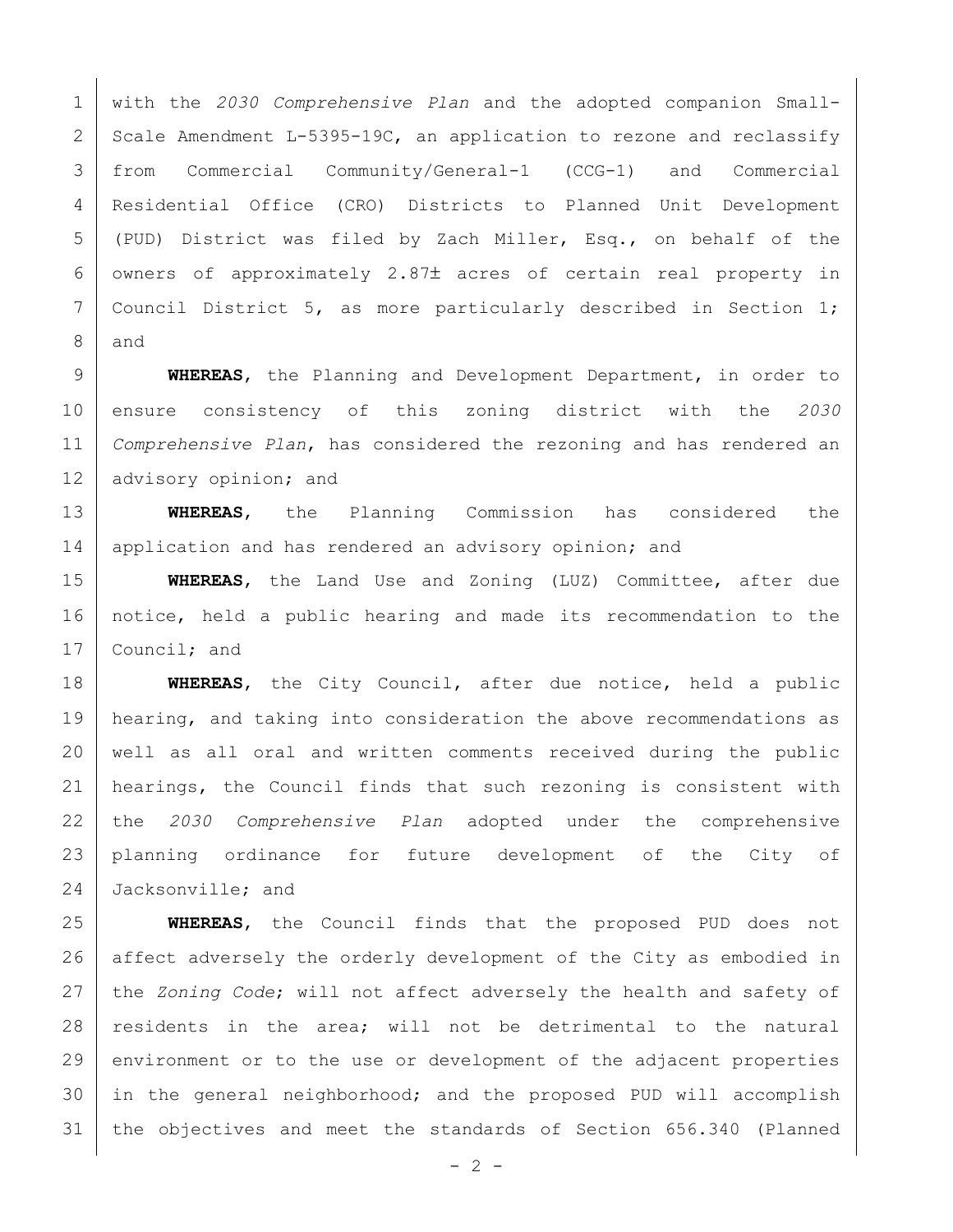Unit Development) of the *Zoning Code* of the City of Jacksonville; 2 | now, therefore

**BE IT ORDAINED** by the Council of the City of Jacksonville:

 **Section 1. Subject Property Location and Description.** The 5 | approximately 2.87± acres (R.E. Nos. 081704-0000 and 081712-0000) are located in Council District 5, at 2137 Hendricks Avenue and 2139 Thacker Avenue, between Alford Place and Mitchell Avenue, as more particularly described in **Exhibit 1**, dated July 23, 2019, and graphically depicted in **Exhibit 2**, both of which are **attached hereto** and incorporated herein by this reference (Subject Property).

 **Section 2. Owner and Applicant Description.** The Subject 13 Property is owned by The South Jacksonville Presbyterian Church, 14 Inc. The applicant is Zach Miller, Esq., 501 Riverside Avenue, Suite 901, Jacksonville, Florida 32202; (904) 396-5731.

 **Section 3. Property Rezoned.** The Subject Property, pursuant to adopted companion Small-Scale Amendment L-5395-19C, is hereby rezoned and reclassified from Commercial Community/General-1 (CCG-1) and Commercial Residential Office (CRO) Districts to Planned Unit Development (PUD) District. This new PUD district shall generally permit mixed use development, and is described, shown and subject to the following documents, **attached hereto**:

**Exhibit 1** – Legal Description dated July 23, 2019.

**Exhibit 2** – Subject Property per P&DD.

**Exhibit 3** – Written Description dated September 18, 2019.

**Exhibit 4** – Site Plan dated August 15, 2019.

 **Section 4. Contingency.** This rezoning shall not become effective until 31 days after adoption of the companion Small-Scale Amendment unless challenged by the state land planning agency; and further provided that if the companion Small-Scale Amendment is challenged by the state land planning agency, this rezoning shall

 $- 3 -$